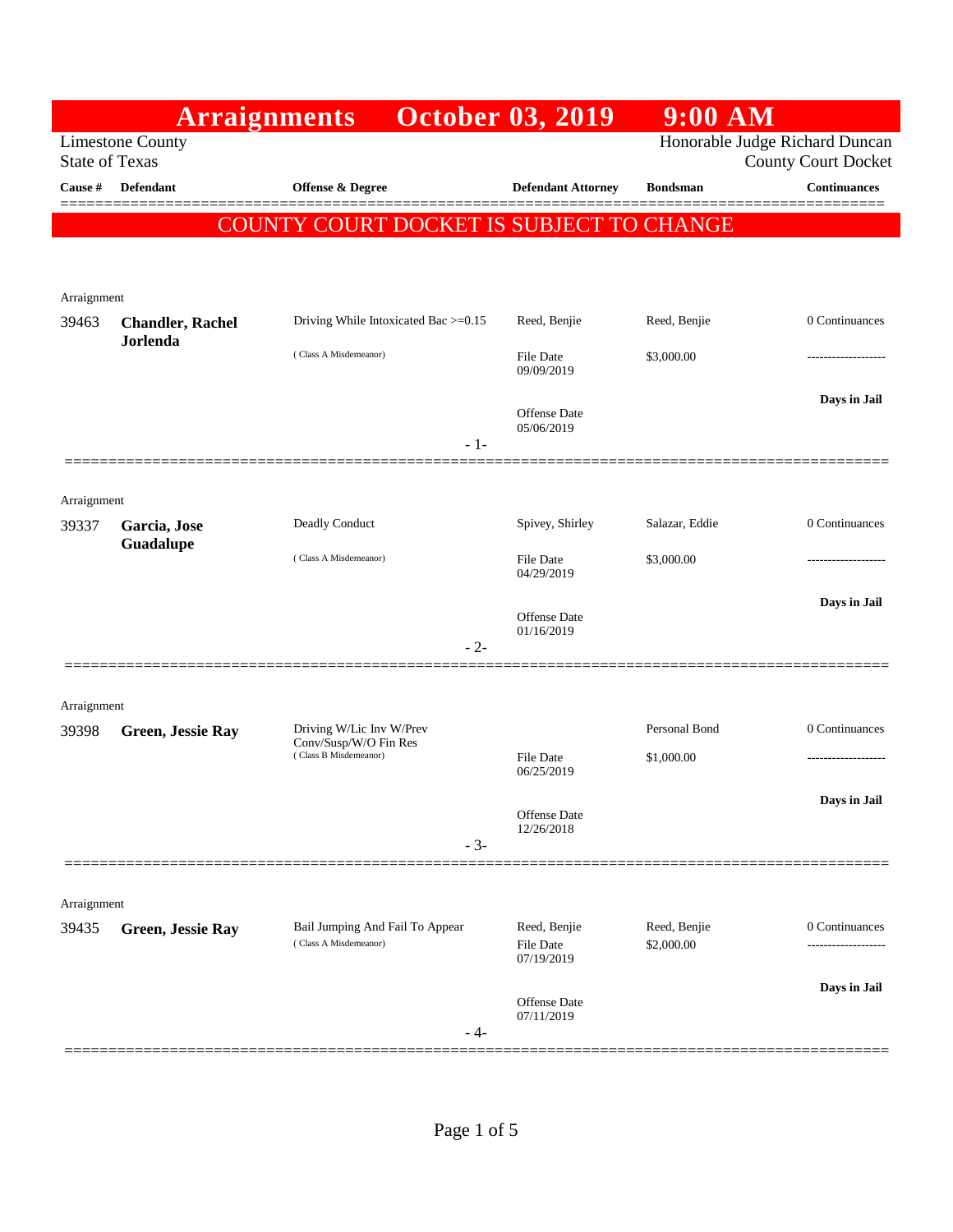|                       | <b>Arraignments</b>                    |                                                        |       | <b>October 03, 2019</b>           | 9:00 AM                         |                                      |
|-----------------------|----------------------------------------|--------------------------------------------------------|-------|-----------------------------------|---------------------------------|--------------------------------------|
| <b>State of Texas</b> | <b>Limestone County</b>                |                                                        |       |                                   | Honorable Judge Richard Duncan  | <b>County Court Docket</b>           |
| Cause #               | <b>Defendant</b>                       | Offense & Degree                                       |       | <b>Defendant Attorney</b>         | <b>Bondsman</b>                 | <b>Continuances</b>                  |
|                       |                                        | COUNTY COURT DOCKET IS SUBJECT TO CHANGE               |       |                                   |                                 |                                      |
|                       |                                        |                                                        |       |                                   |                                 |                                      |
| Arraignment           |                                        |                                                        |       |                                   |                                 |                                      |
| 39396                 | Kerry, Michael Jason                   | <b>Criminal Trespass</b>                               |       |                                   | 1st Stop Bail Bonds             | 0 Continuances                       |
|                       |                                        | (Class B Misdemeanor)                                  |       | <b>File Date</b><br>06/25/2019    | \$1,000.00                      |                                      |
|                       |                                        |                                                        |       | <b>Offense</b> Date               |                                 | Days in Jail                         |
|                       |                                        |                                                        | $-5-$ | 05/08/2019                        |                                 |                                      |
|                       |                                        |                                                        |       |                                   |                                 |                                      |
| Arraignment           |                                        |                                                        |       |                                   |                                 |                                      |
| 39465                 | <b>Lewis, April Gonzales</b>           | Driving While Intoxicated 2nd<br>(Class A Misdemeanor) |       | File Date                         | County Bail Bonds<br>\$5,000.00 | 0 Continuances<br>------------------ |
|                       |                                        |                                                        |       | 09/13/2019                        |                                 | Days in Jail                         |
|                       |                                        |                                                        |       | <b>Offense</b> Date<br>08/16/2019 |                                 |                                      |
|                       |                                        |                                                        | $-6-$ |                                   |                                 |                                      |
| Appeal Hearing        |                                        |                                                        |       |                                   |                                 |                                      |
| 39474                 | <b>Martinez, John Dennis</b>           | Speeding                                               |       | Muniz-Monroy,<br>Marjorie A.      | Muniz-Monroy, Marjorie A.       | 0 Continuances                       |
|                       |                                        | (Misdemeanor Traffic)                                  |       | File Date<br>09/17/2019           | \$266.00                        |                                      |
|                       |                                        |                                                        |       |                                   |                                 | Days in Jail                         |
|                       |                                        |                                                        | $-7-$ | Offense Date<br>06/18/2019        |                                 |                                      |
|                       |                                        |                                                        |       |                                   |                                 |                                      |
| Arraignment           |                                        |                                                        |       |                                   |                                 |                                      |
| 39462                 | <b>Martinez</b> , Jose<br>Arnaldo, Jr. | Theft Prop $>=$ \$100 $<$ \$750                        |       |                                   | County Bail Bonds               | 0 Continuances                       |
|                       |                                        | (Class B Misdemeanor)                                  |       | <b>File Date</b><br>09/09/2019    | \$1,000.00                      |                                      |
|                       |                                        |                                                        |       |                                   |                                 | Days in Jail                         |
|                       |                                        |                                                        |       | <b>Offense</b> Date<br>08/26/2019 |                                 |                                      |
|                       |                                        |                                                        | $-8-$ |                                   |                                 |                                      |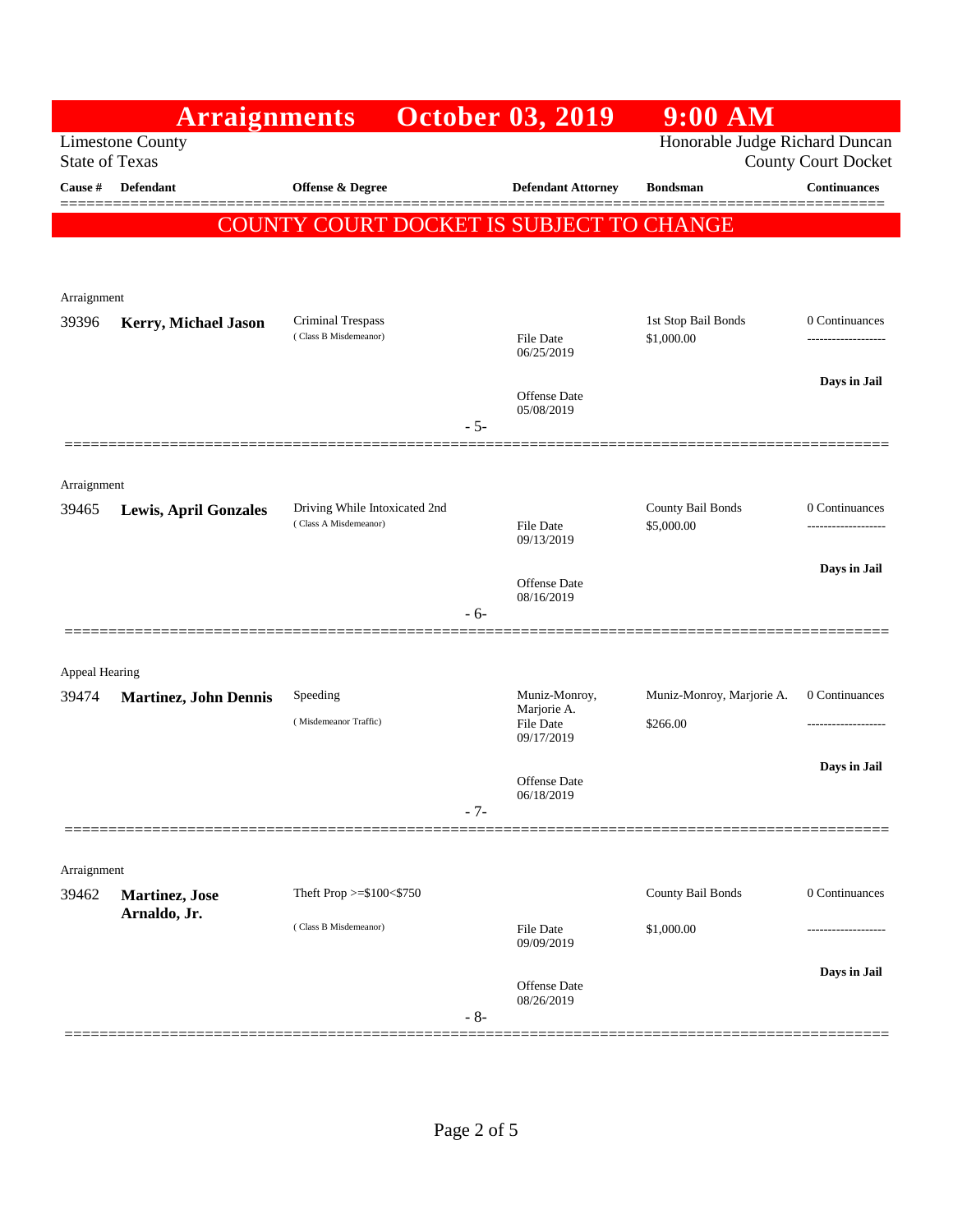|                                | <b>Arraignments</b>                |                                                               | <b>October 03, 2019</b>        | $9:00$ AM                       |                                       |
|--------------------------------|------------------------------------|---------------------------------------------------------------|--------------------------------|---------------------------------|---------------------------------------|
| <b>State of Texas</b>          | <b>Limestone County</b>            |                                                               |                                | Honorable Judge Richard Duncan  | <b>County Court Docket</b>            |
| Cause #                        | <b>Defendant</b>                   | Offense & Degree                                              | <b>Defendant Attorney</b>      | <b>Bondsman</b>                 | <b>Continuances</b>                   |
|                                |                                    | COUNTY COURT DOCKET IS SUBJECT TO CHANGE                      |                                |                                 |                                       |
|                                |                                    |                                                               |                                |                                 |                                       |
| Arraignment                    |                                    |                                                               |                                |                                 |                                       |
| 39460                          | <b>Masters, Randal Craig</b>       | Driving While Intoxicated Bac >=0.15<br>(Class A Misdemeanor) | <b>File Date</b><br>09/09/2019 | County Bail Bonds<br>\$2,000.00 | 0 Continuances<br>------------------- |
|                                |                                    |                                                               | <b>Offense Date</b>            |                                 | Days in Jail                          |
|                                |                                    | $-9-$                                                         | 06/27/2019                     |                                 |                                       |
|                                |                                    |                                                               |                                |                                 |                                       |
| <b>Status Hearing</b><br>39275 | McGowan, Khaaron                   | Poss Cs Pg $3 < 28g$                                          |                                | <b>Brazos River Bail Bonds</b>  | 0 Continuances                        |
|                                | <b>Montel</b>                      | (Class A Misdemeanor)                                         | File Date<br>03/05/2019        | \$6,500.00                      | ---------------                       |
|                                |                                    |                                                               | Offense Date                   |                                 | Days in Jail                          |
|                                |                                    | $-10-$                                                        | 11/30/2018                     |                                 |                                       |
|                                |                                    |                                                               |                                |                                 |                                       |
| <b>Status Hearing</b><br>39276 | McGowan, Khaaron                   | Poss Marij <2oz                                               |                                | <b>Brazos River Bail Bonds</b>  | 0 Continuances                        |
|                                | <b>Montel</b>                      | (Class B Misdemeanor)                                         | File Date<br>03/05/2019        | \$2,500.00                      |                                       |
|                                |                                    |                                                               | Offense Date<br>11/30/2018     |                                 | Days in Jail                          |
|                                |                                    | $-11-$                                                        |                                |                                 |                                       |
| Arraignment                    |                                    |                                                               |                                |                                 |                                       |
| 39468                          | Miller, Benjamin<br><b>Brannan</b> | Driving W/Lic Inv W/Prev<br>Conv/Susp/W/O Fin Res             |                                | Freebird Bail Bonds             | 0 Continuances                        |
|                                |                                    | (Class B Misdemeanor)                                         | File Date<br>09/13/2019        | \$2,000.00                      |                                       |
|                                |                                    | $-12-$                                                        | Offense Date<br>08/06/2019     |                                 | Days in Jail                          |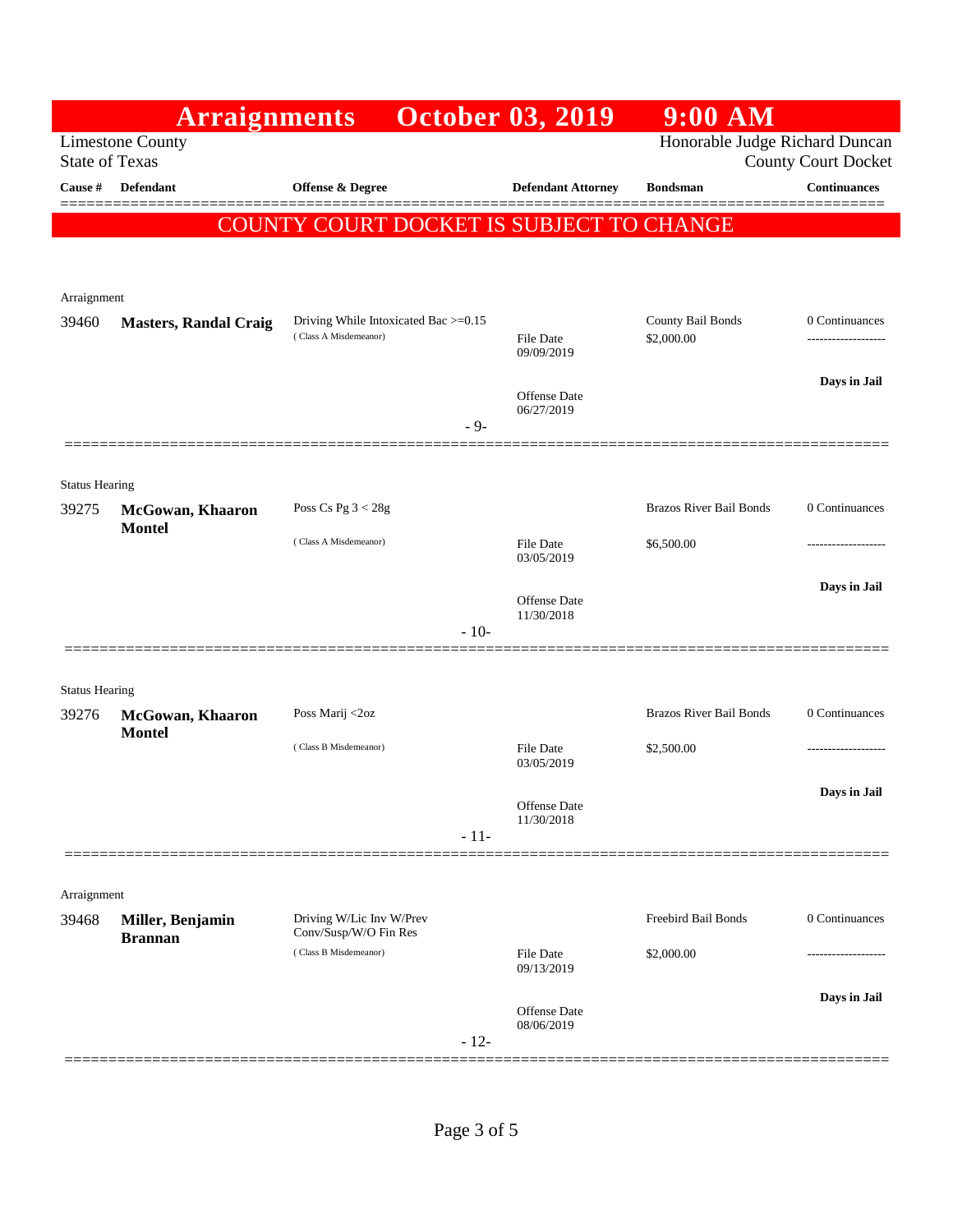|                         |                         | <b>Arraignments</b>                               | <b>October 03, 2019</b>        | $9:00$ AM                      |                            |
|-------------------------|-------------------------|---------------------------------------------------|--------------------------------|--------------------------------|----------------------------|
| <b>State of Texas</b>   | <b>Limestone County</b> |                                                   |                                | Honorable Judge Richard Duncan | <b>County Court Docket</b> |
| Cause #                 | <b>Defendant</b>        | <b>Offense &amp; Degree</b>                       | <b>Defendant Attorney</b>      | <b>Bondsman</b>                | <b>Continuances</b>        |
|                         |                         | COUNTY COURT DOCKET IS SUBJECT TO CHANGE          |                                |                                |                            |
|                         |                         |                                                   |                                |                                |                            |
| Arraignment             |                         |                                                   |                                |                                |                            |
| 39372                   | Perez, Jr., Juan        | <b>Assault Causes Bodily Injury Family</b>        | Reed, Benjie                   | Reed, Benjie                   | 0 Continuances             |
|                         |                         | Member<br>(Class A Misdemeanor)                   | <b>File Date</b><br>05/28/2019 | \$8,500.00                     |                            |
|                         |                         |                                                   | Offense Date                   |                                | Days in Jail               |
|                         |                         | $-14-$                                            | 09/13/2018                     |                                |                            |
|                         |                         |                                                   |                                |                                |                            |
| Arraignment<br>39371    | Perez, Juan, Jr.        | Poss Marij <2oz                                   | Benjie Reed                    | Reed, Benjie                   | 0 Continuances             |
|                         |                         | (Class B Misdemeanor)                             | <b>File Date</b><br>05/28/2019 | \$2,000.00                     | .                          |
|                         |                         |                                                   | <b>Offense</b> Date            |                                | Days in Jail               |
|                         |                         | $-13-$                                            | 09/13/2018                     |                                |                            |
|                         |                         |                                                   |                                |                                |                            |
| Appeal Hearing<br>39473 | Retana, Priscilla       | Possession Of An Alcholic Beverage By             | Benjie Reed                    | Reed, Benjie; Reed, Justin     | 0 Continuances             |
|                         | <b>Nayeli</b>           | A Minor<br>(Class C Misdemeanor)                  | <b>File Date</b><br>09/17/2019 | \$1,130.00                     |                            |
|                         |                         |                                                   |                                |                                | Days in Jail               |
|                         |                         |                                                   | Offense Date<br>05/18/2019     |                                |                            |
|                         |                         | $-15-$                                            |                                |                                |                            |
| Arraignment             |                         |                                                   |                                |                                |                            |
| 39461                   | Saldivar, Saul          | Driving W/Lic Inv W/Prev<br>Conv/Susp/W/O Fin Res | Reed, Justin                   | Reed, Justin                   | 0 Continuances             |
|                         |                         | (Class B Misdemeanor)                             | <b>File Date</b><br>09/09/2019 | \$2,000.00                     |                            |
|                         |                         | $-16-$                                            | Offense Date<br>08/09/2019     |                                | Days in Jail               |